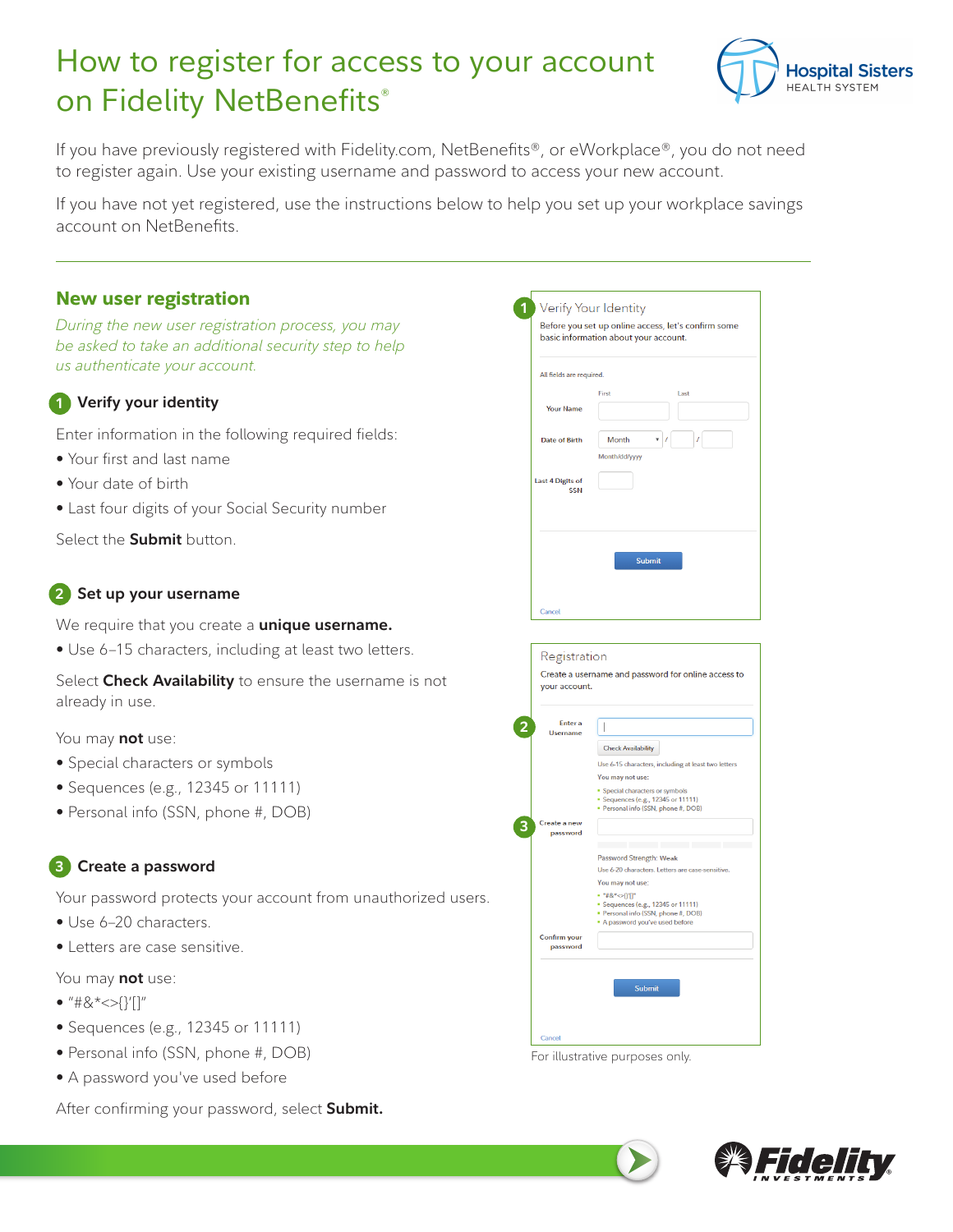#### **1 Select a security question 4**

If you ever forget your password, you can reset it after Fidelity verifies your identity using your new or updated security question and answer.

Pick a security question you can easily answer and enter your answer.

- Answers must be between 3 and 31 characters
- Answers are not case sensitive

Select **Submit.**

#### **1 New user registration confirmed 5**

You have successfully registered. If you have other accounts through Fidelity.com, NetBenefits, or eWorkplace, your new login information applies to these accounts, as well as to accessing your account by phone.

### **1 When you log in to NetBenefits, you'll be asked 6 to provide your email address, email preferences, and mobile phone number.**



Fidelity uses the contact information you provide to send you important communications about your benefits, as well as timely service-related and legal notifications, including messages about educational and new service offerings.

| 6. | Log Out<br>Hello,                                                                                                                                               | $1$ of $3$<br>Log Out                                          | 2 of 3<br>Log Out                                                                                                                                                             | 3 of 3<br>Log Out                                                                                                                                                                                                                                                                                                                         |
|----|-----------------------------------------------------------------------------------------------------------------------------------------------------------------|----------------------------------------------------------------|-------------------------------------------------------------------------------------------------------------------------------------------------------------------------------|-------------------------------------------------------------------------------------------------------------------------------------------------------------------------------------------------------------------------------------------------------------------------------------------------------------------------------------------|
|    | In order for us to continue to provide<br>excellent service and keep your<br>NetBenefits® account secure, please<br>update the following contact<br>information | <b>Update Personal Email</b><br>Email                          | <b>Email Preferences</b><br><b>Primary Email ★</b><br>your@email.com                                                                                                          | <b>Update Mobile Number</b><br>As part of our security enhancements, we may use<br>this number to authenticate your identity or for other<br>security-related matters. If we need to call you<br>about time-sensitive account elections, we'll be<br>respectful of your time and privacy. Please note,<br>these calls could be automated. |
|    | <b>Email</b><br>$\left( 1 \right)$<br><b>Email Preferences</b><br>(2)                                                                                           | <b>E</b> Why is this needed?<br><b>Continue</b><br><b>Back</b> | Yes, I would like to receive my<br>documents and notifications.<br>electronically (eDelivery).                                                                                | U.S. or Canadian Mobile                                                                                                                                                                                                                                                                                                                   |
|    | <b>Mobile Number</b><br>$\left( 3\right)$                                                                                                                       | Remind me later                                                | Print<br><b>Important Disclosure</b><br>By checking the box above and clicking                                                                                                |                                                                                                                                                                                                                                                                                                                                           |
|    | We may contact you for security-related<br>issues, such as authentication and<br>suspicious account activity, as well as                                        |                                                                | on Continue, you consent to receive and<br>view plan communications electronically.<br>instead of by U.S. Mail, for your workplace<br>benefit plans. These communications may | <b>E</b> Why is this needed?<br><b>Back</b><br><b>Continue</b>                                                                                                                                                                                                                                                                            |
|    | other communications, including service-<br>related communications or legally<br>required disclosures.                                                          |                                                                | <b>Back</b><br><b>Continue</b>                                                                                                                                                | Remind me later<br>I don't have a mobile number                                                                                                                                                                                                                                                                                           |
|    | <b>Continue</b>                                                                                                                                                 |                                                                | Remind me later                                                                                                                                                               |                                                                                                                                                                                                                                                                                                                                           |
|    |                                                                                                                                                                 |                                                                |                                                                                                                                                                               | For illustrative purposes only.                                                                                                                                                                                                                                                                                                           |

*Please be assured that this information is used only to communicate with you regarding your benefits with Fidelity and will not be shared with any other parties. Fidelity Investments has always been committed to maintaining the confidentiality, integrity, and security of personal information entrusted to us by current and prospective customers.*